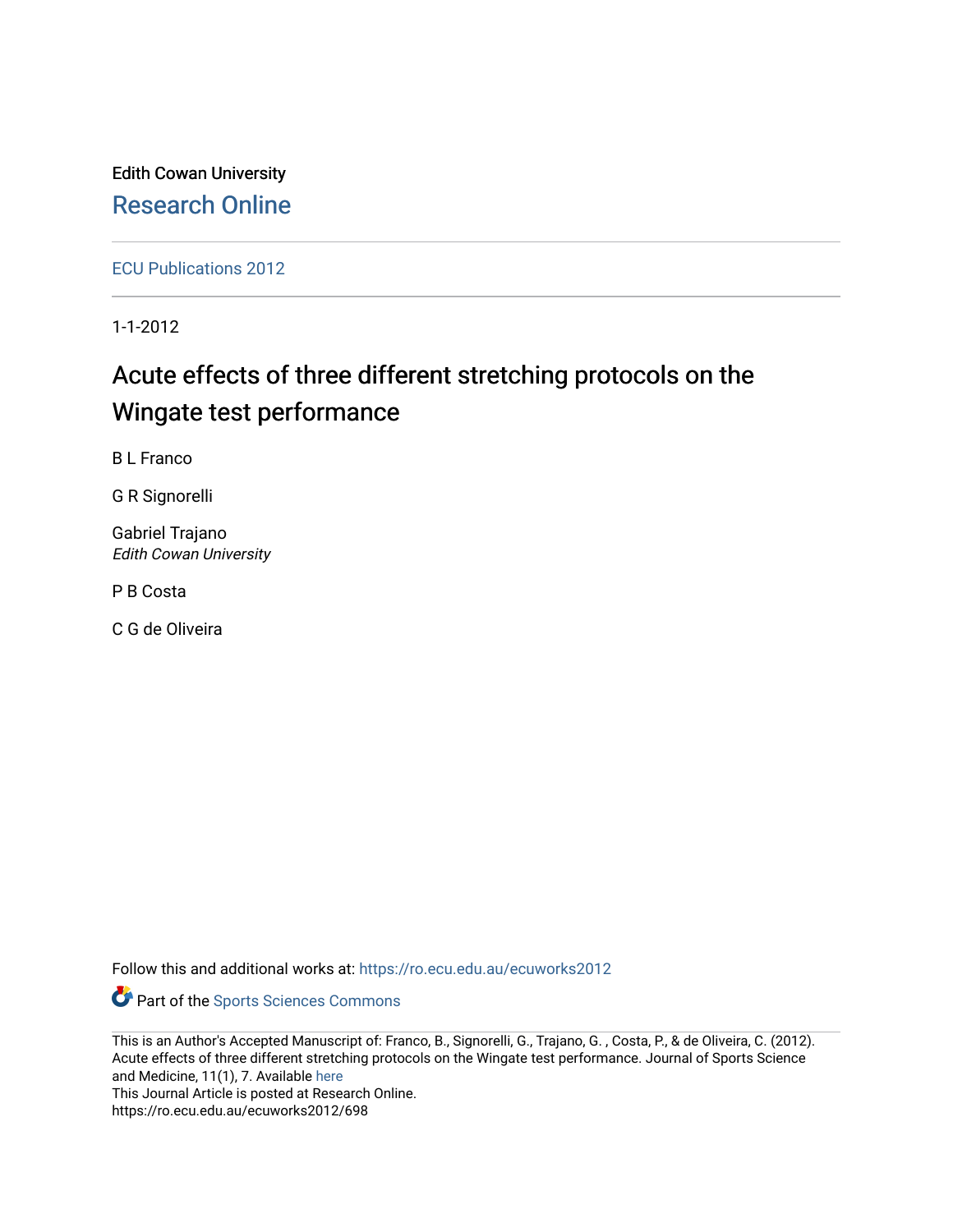# **Research article**

# **Acute effects of three different stretching protocols on the Wingate test performance**

# **Bruno L. Franco <sup>1</sup> , Gabriel R. Signorelli <sup>2</sup> , Gabriel S. Trajano <sup>4</sup> , Pablo B. Costa <sup>3</sup> and Carlos G. de Oliveira 5**

<sup>1</sup> Salgado de Oliveira University, Niterói, Brazil, <sup>2</sup> Gama Filho University, Rio de Janeiro, Brazil, <sup>3</sup> Department of Kinesiology, California State University – San Bernardino, San Bernardino, California, USA, **<sup>4</sup>** Edith Cowan University, Western Australia, Australia, **<sup>5</sup>** Federal University of Rio de Janeiro, EEFD, Rio de Janeiro, Brazil

#### **Abstract**

The purpose of this study was to examine the acute effects of different stretching exercises on the performance of the traditional Wingate test (WT). Fifteen male participants performed five WT; one for familiarization (FT), and the remaining four after no stretching (NS), static stretching (SS), dynamic stretching (DS), and proprioceptive neuromuscular facilitation (PNF). Stretches were targeted for the hamstrings, quadriceps, and calf muscles**.** Peak power (PP), mean power (MP), and the time to reach PP (TP) were calculated. The MP was significantly lower when comparing the DS (7.7  $\pm$  0.9 W/kg) to the PNF (7.3  $\pm$  0.9 W/kg) condition ( $p < 0.05$ ). For PP, significant differences were observed between more comparisons, with PNF stretching providing the lowest result. A consistent increase of TP was observed after all stretching exercises when compared to NS. The results suggest the type of stretching, or no stretching, should be considered by those who seek higher performance and practice sports that use maximal anaerobic power.

**Key words:** Static stretching, proprioceptive neuromuscular facilitation, dynamic stretching, anaerobic power.

#### **Introduction**

Many athletes perform stretching exercises as part of a warm-up prior to physical activity in order to prevent injuries and enhance their performance through an increase in flexibility (Alter, 1997; Herbert and Gabriel, 2002). However, recent investigations have reported acute stretching may reduce athletic performance by decreasing muscle strength (Behm et al., 2004; Evetovich et al., 2003; Kokkonen et al., 1998), muscle endurance (Franco et al., 2008; Nelson et al., 2005), vertical jump (Church et al., 2001; Cornwell et al., 2001; Young and Behm, 2003), and sprint performance (Nelson et al., 2005). This is important, as the muscle force presented in different outputs (maximal, endurance, and explosive) constitutes a determining factor of the performance achieved in sport.

It has been proposed prolonged stretching is associated with a decrease in neural input into the muscles being stretched, resulting in acute reductions in performance (Fowles et al., 2000). For instance, Avela et al. (1999) reported prolonged passive stretching (PS) of the ankle plantar-flexor muscles decreased its maximal voluntary contraction (MVC) force for up to 1 hour due to reduced motor unit activation and force-generating capacity. Similar results were observed by Fowles et al. (2000) after participants repeated a prolonged static stretching routine. In their study, MVC and electromyography (EMG) activity of the triceps surae muscles decreased following stretching. In addition, Costa et al. (2009) reported significant decreases in hamstring peak torque across the velocities of 60, 180, and 300deg·s-1 following static stretching.

A relatively moderate amount of static stretching has not been shown to alter lower body strength (Behm et al., 2004; Muir et al., 1999; Yamaguchi and Ishii, 2005). For example, Yamaguchi and Ishii (2005) reported no adverse effects on muscular power in the leg press exercise after one set of 30 s using five passive stretching exercises. Moreover, Ogura et al. (2007) compared two static stretching durations (30 s and 60 s) on the quadriceps. The 30 s of stretching did not affect muscular performance; however, 60 s caused a significant decrease in strength. Hence, it appears the volume of stretching (stretch duration) may be a significant factor. Thus, different results have been found across different studies with relatively longer stretching protocols typically producing lower performance results (Behm and Chaouachi, 2011). Furthermore, the number of repetitions, duration of each repetition, muscle involved in stretching sessions, and the type of stretching may be additional factors explaining conflicting findings presented in the literature (Franco et al., 2008).

Despite the use of various stretching techniques, including static stretching, ballistic stretching, proprioceptive neuromuscular facilitation (PNF), and dynamic stretching (Alter, 1997), few studies have investigated the influence of the type of stretching on athletic performance. Marek et al. (2005) investigated the differences between static and PNF stretching on isokinetic leg extension in recreationally-active males and females and reported negative effects of equal magnitude from both stretching protocols. Conversely, Yamaguchi and Ishii (2005) reported static stretching applied in moderate duration did not affect post-stretching performance, whereas dynamic stretching increased the power developed in the leg press. In contrast, Unick et al. (2005) compared the influence of static and ballistic stretching on vertical jump and found no significant effects on jump performance. Finally, Franco et al. (2008) investigated the effects of different types and durations of stretching on muscular endurance and found negative effects with one set of 40 s of static stretching and PNF stretching.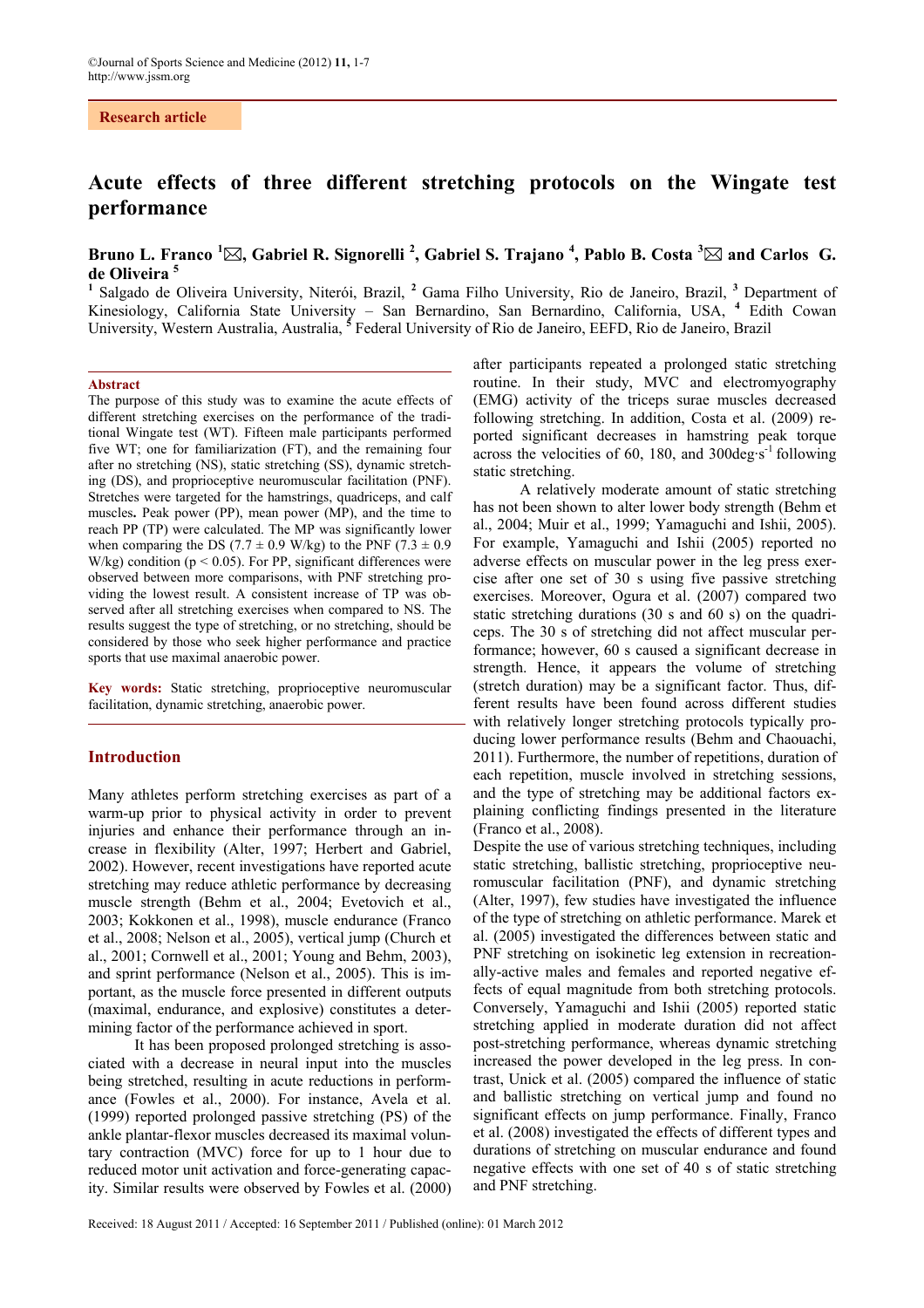Muscular performance and its enhancement, such as changes in force, speed of contraction, and power, have been of interest to those who investigate stretching and its effects on muscles. Regarding sports and athletic performance, dynamic muscle actions are typically the most observed. The Wingate test (WT) is a common dynamic test used to evaluate an athlete's anaerobic performance. Ramirez et al. (2007) compared the results of the WT (30 s) performance after static stretching exercise to those after a conventional cycling warm up protocol and found lower peak power (PP) and mean power (MP) with the stretching intervention. Similarly, O'Connor et al. (2006) investigated the acute and sub acute effects of static stretching on cycle performance when participants performed an adapted WT (10 s; WT10 s). The PP, total work (TW), and time to reach the peak power (TP) were assessed at 5, 20, 40, and 60 minutes after one of two warm up protocols. In one protocol, the participants performed a conventional cycle warm up, whereas in another they performed a conventional cycle warm-up and stretching exercises. The stretching exercises were aimed at the muscles involved in cycling. The PP and TW were greater and the TP occurred earlier when static stretching was performed compared to when it was not.

The findings from these two studies appear contradictory, and one might attribute the conflicting results to the different methods employed. Thus, a novel finding of an increase in muscle power after static stretching suggests the need of new studies to further clarify this question. Therefore, the purpose of the present investigation was to examine and compare the acute effects of three different stretching exercises on a maximal anaerobic WT. It was hypothesized any stretching exercise would lead to a loss in strength and consequently, a loss of power throughout the anaerobic cycle performance.

# **Methods**

This study was designed to examine and compare the acute effects of three different stretching protocols on muscle power performance during a dynamic activity. A repeated measurements design was followed, where the effects of different types of stretching were assessed during five separate visits. Hence, the variables peak power, mean power, and the time to reach peak power were assessed during the Wingate test after a static stretching, dynamic stretching, PNF stretching, and a no stretching condition.

#### **Subjects**

Fifteen recreationally-active male participants with a mean (SD) age of 25 (3.3) years old volunteered for the study (see Table 1 for the main anthropometric characteristics). The participants had a previous general recreational exercise experience of at least six months. However, none of the subjects were engaged in any regular or structured stretching program. Written and oral consent from each participant was obtained prior to the start of the study after the subjects were informed of any possible risks from the experiment. The experimental protocol was approved by the Ethics Committee of the University. The

**Table 1. Mean (±SD) of the main physiological and anthropometric characteristics of the sample that comprised the experiment, along with the mean power (MP) and peak power (PP) obtained in the non- stretching (NS) condition.** 

| Height (m)             | 1.79(0.08) |
|------------------------|------------|
| <b>Body Mass (Kg)</b>  | 78.3(7.9)  |
| FM(%)                  | 15.4(3.5)  |
| $MP (W \cdot Kg^{-1})$ | 7.7(0.7)   |
| $PP (W Kg^{-1})$       | 9.9(1.2)   |
| FM: Fat mass           |            |



**Figure 1. Flow chart illustrating the study's research design and randomly-ordered conditions.** FT – Familiarization trial; NS – Non-stretching condition; SS – Static Stretching; DS – Dynamic stretching; PNF – Proprioceptive neuromuscular facilitation; and WT – Wingate test.

#### **Procedures**

study was completed.

The participants performed five traditional WT on five non-consecutive days (see Figure 1 for illustration of the test design) with a rest period of 48- to 72-hr between tests. Three WT were performed after stretching conditions and two WT were performed after no stretching. Each WT was performed on a cycle ergometer designed for immediate-load resistance with toe clips to prevent foot slippage (Monark Ergomedic 828E, Sweden). For each participant, the first test was without stretching or warm-up and was used strictly for the purpose of familiarization (FT) to the WT protocol. The muscles stretched were the hamstrings, the quadriceps, and the calf muscles (Table 2 and 3). The three stretching protocols were: 1) a static stretching (SS) exercise consisting of three sets of 30 s; 2) a dynamic stretching (DS) exercise consisting of three sets of five slow repetitions followed by 10 fast repetitions completed as fast as possible; and 3) a proprioceptive neuromuscular facilitation (PNF) exercise. The PNF exercise was performed three times with the participant achieving maximum tolerable range of motion of the targeted muscle while an experimenter provided an opposing force for eight seconds, followed by relaxation. In addition, a no stretching exercise (NS) condition was included as a control. The order of conditions (NS, SS, DS, and PNF) was randomly selected. The WT was performed in the seated position, and the participants were instructed to pedal as fast as possible against a load corresponding to 7.5% of body mass (Inbar et al., 1996).

During the WT, video was digitally recorded by a camera (A410, Cannon, Japan), stored in a personal computer, and further analyzed at the rate of 10 Hz, allowing the calculation of the power signal as the product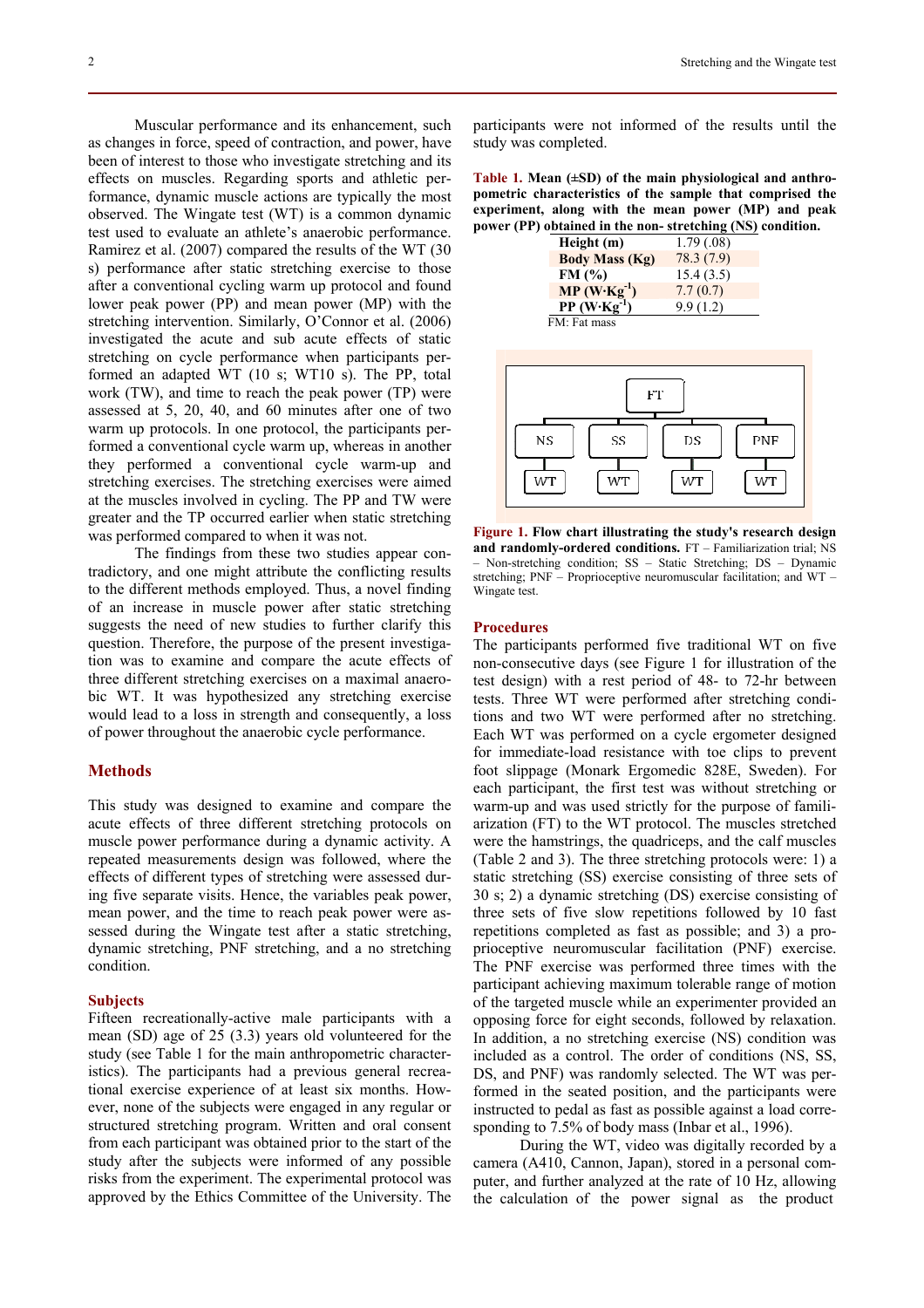#### **Table 2. Procedures used for static stretching and proprioceptive neuromuscular facilitation for the targeted muscles.**

#### **Calf**

Subject remained in the supine position with knee fully extended while the tester dorsiflexed the ankle joint of the subject.

#### **Hamstrings**

The subject remained in the supine position with knee fully extended while the tester flexed the hip joint of the subject.

#### **Quadriceps**

The subject's heel touched his buttock, and then the knee was lifted up such that the hip joint was extended. The tester fully flexed the knee joint of the subject in the prone position.



of the load and the speed with a 0.1 s of resolution. The speed was determined by means of the product of the frequency of cycling and the perimeter of the wheel. From the calculated power signal, the data of PP and MP were determined according to methods previously reported (Inbar et al., 1996). In addition, the time elapsed between WT initiation and PP was recorded (TP). The data of PP and MP from each subject were normalized in reference to respective body mass in order to reduce the intersubject variability.

# **Statistical analyses**

Data from FT and NS were used to examine the reliability of the protocol regarding PP, MP, and TP by means of test-retest procedures. This included paired t-tests, standard error of measurement, and intra-class correlation (ICC). The latter was calculated according to the model of one-way random and computed as:

$$
ICC=(MS_B - MS_W)/[MS_B + (k-1)MS_W)]
$$

where  $MS_B$  and  $MS_W$  are components of ANOVA (Akimoto et al., 2000). Repeated measures ANOVAs were used to compare PP, MP, and TP among all

stretching and no stretching conditions and, when applicable, the Mauchley's Sphericity test with the correction of Huynh-Feldt was employed. When appropriate, Tukey HSD post hoc tests were used. In addition, the effect size (ES) was calculated using Cohen's d. An alpha level of p  $\leq$  0.05 was considered statistically significant for all comparisons.

## **Results**

The sphericity test revealed to be significant only in the TP ( $p = 0.003$ ) but not in the remaining variables ( $p =$ 0.25 and 0.18, for MP and PP respectively), and thus for such variable the correction was implemented in the ANOVA.

The results for FT and NS revealed high reliability for all variables examined (Table 4). The results for the dependent variable MP demonstrated a statistically significant effect among the stretching exercises ( $p = 0.015$ ;  $ES = 0.51$ , which was due to the higher value of DS  $(7.7\pm 0.9 \text{ W} \cdot \text{kg}^{-1})$  when compared to PNF  $(7.3 \pm 0.9 \text{ W} \cdot \text{kg}^{-1})$  $W \cdot kg^{-1}$ ), as revealed by further post hoc testing (Figure 2).

#### **Table 3. The procedures for dynamic stretching for the targeted muscles.**

## **Calf**

First step: the subject raised one foot from the floor and fully extended the knee. Second step: the subject contracted his dorsiflexors intentionally and dorsiflexed his ankle joint such that his toe was pointing upward.

#### **Hamstrings**

The subject contracted the hip flexors intentionally with knee fully extended and flexed his hip joint such that his leg was swung up to the anterior aspect of his body.

### **Quadriceps**

First step: the subject raised a foot from the floor and lightly flexed his hip joint with the knee lightly flexed. Second step: the subject then contracted his hip extensors intentionally and extended his hip and knee joints such that his leg was extended to the posterior aspect of his body.

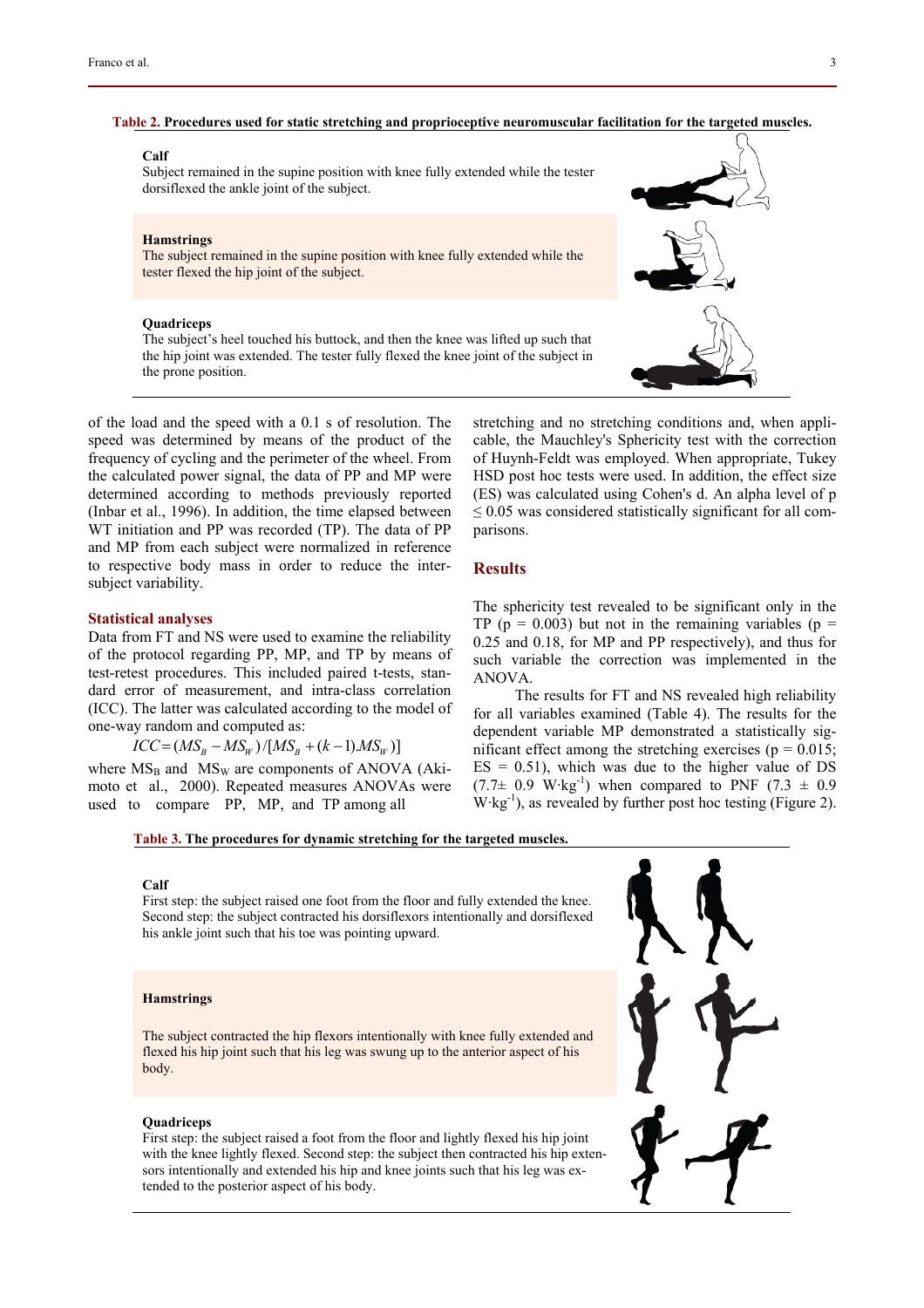**Table 4. Results (mean [SD]) obtained on all variables from the non-stretching conditions of familiarization (FT) and no stretching (NS), along with the results of test-retest, intraclass correlation coefficient (ICC), based on repeated measures ANOVA. The** *p* **values were obtained from paired t-tests.** 

|                 | $MP (W \cdot kg^{-1})$ | $PP (W \cdot kg^{-1})$ | TP(s)      |
|-----------------|------------------------|------------------------|------------|
| FT - Mean (SD)  | 7.67(0.78)             | 9.61(1.26)             | 4.19(0.37) |
| $NS - Mean(SD)$ | 7.68(0.70)             | 9.85(1.15)             | 4.19(0.34) |
| ICC             | 0.96                   | 0.87                   | 0.98       |
| <b>SEM</b>      | 0.14                   | 0.46                   | 0.06       |
| n <             | 0.853                  | 0.909                  | 879        |

MP – Mean power output; PP – Peak power output and TP – Time to reach the peak power output.

Similarly, the PP demonstrated a statistically significant effect among the stretching exercises ( $p = 0.003$ ). However, differently from MP, this was due to differences between more than two variables (Figure 2), but PNF tended to have the lowest values of power compared to the other stretching protocols, and showed a moderate effect size  $(ES = 0.72)$ .



**Figure 2. Mean (bars) and SD values (w/kg) of the mean power (MP) and peak power (PP) from the Wingate Test trials performed after no stretching (NS), static stretching (SS), dynamic stretching (DS), and proprioceptive neuromuscular facilitation (PNF).**



**Figure 3. Results of the Wingate Test trials from one participant highlighting instant where the peak power where found (circles), allowing one to observe that stretching tends to delay peak power.** 

The TP presented the most consistent pattern in terms of differences across stretching conditions because a consistent delay of this peak was observed after all stretching exercises (Figure 3). The ANOVA performed

for correction of non sphericity revealed the differences among tests to be statistically significant ( $p = 0.004$ ), which was due to several comparisons (Figure 4). The only comparisons that did not present statistical significance were between SS and PNF. The no stretching condition resulted in the lowest values for TP ( $p < 0.001$ ). Large effect sizes were observed in SS ( $ES = 3.87$ ) and PNF ( $ES = 2.05$ ).



**Figure 4. Mean (bars) and SD values of the time (in seconds) taken to reach PP from the beginning of each Wingate Test (WT) trial : WT trials performed after no stretching (NS), static stretching (SS), dynamic stretching (DS), and proprioceptive neuromuscular facilitation (PNF) are presented.**  \*\* represents the significant statistical difference  $(p < 0.001)$  found

between NS and all other exercises.

# **Discussion**

The main findings of the present investigation were that stretching decreased performance by lowering PP whereas TP increased. Many studies have been conducted investigating the effects of stretching on the performance of recreational sports and athletes due to changes in muscular capacity, which can be evaluated by means of different muscle performance variables. From these variables, strength has been widely investigated, whereas little attention has been given to endurance (Franco et al., 2008) and power (Marek et al., 2005; Yamaguchi and Ishii, 2005). The latter depends not only on force generated by the muscle, but also on the speed of muscular contraction. In addition, few studies have attempted to investigate the effect that the type of stretching exercise has on performance, (Marek et al., 2005; Yamaguchi and Ishii, 2005). In the present study, the influence of stretching exercises on lower body power through three parameters (MP, PP, and TP) of WT was addressed and some effects were found.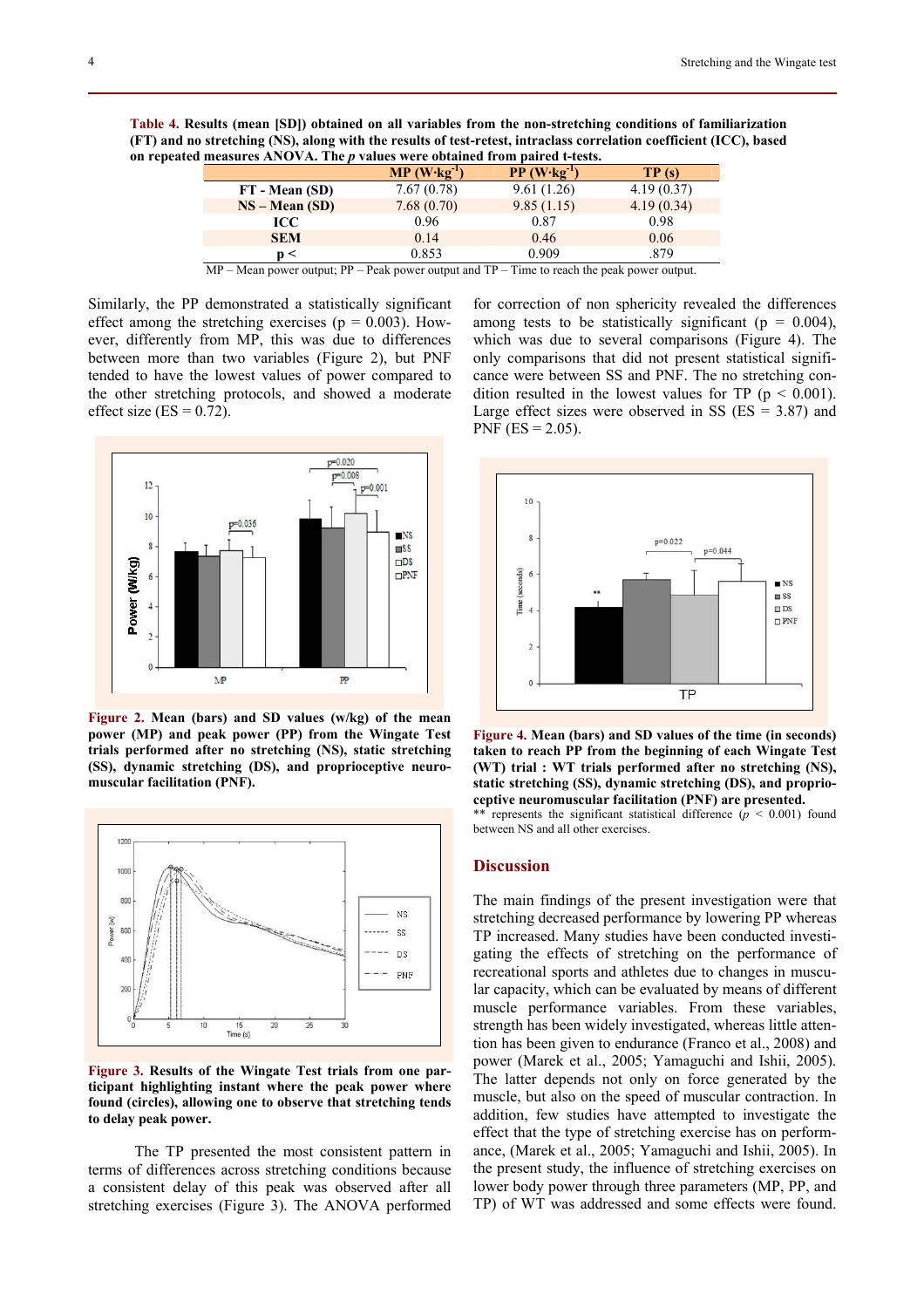Alternatively, several studies have demonstrated that relatively longer stretching interventions result in acute reductions in performance, with an associated decrease in the neural input to the muscle (Avela, et al., 1999; 2004; Fowles et al., 2000). A recent investigation proposed these effects would depend on the number of sets, stretching duration, and type of stretching (Franco et al., 2008).

Negative effects of static stretching has been observed such as a reduction in strength (Behm et al., 2004; Evetovich et al., 2003; Kokkonen et al.,1998) and the height of a vertical jump (Church et al., 2001; Cornwell et al., 2001 ; Young and Behm, 2003). Ramirez et al. (2007) compared two performances of WT, one test following a static stretching exercise and the other following a conventional cycle warm up, and found a decrease in PP and MP when comparing stretching with a conventional warm up. Conversely, in the present study, only PNF reduced PP, when compared with NS. The static procedure did not reduce PP when compared to NS and the decrease was only seen when compared with DS, which is similar to the findings reported by Ramirez et al. (2007), who found reduced PP after SS when compared to DS.

O'Connor et al. (2006) evaluated the effects of stretching on an adapted Wingate test, or the WT for 10 s (Akimoto et al., 2000; Odland et al., 1997). The participants performed the modified WT after 5, 20, 40, or 60 minutes following one of two different warm up protocols: one consisting of a conventional cycle warm-up and another comprising of static stretching exercise for the involved muscles. They found greater results for MP and PP when the stretching was performed. These findings are not in agreement with the results from the present study, nor with the results from Ramirez et al. (2007). Perhaps, the use of a specific warm-up by the authors (O'Connor et al., 2006) before performing the stretching intervention had the potential effect of improving the results rather than the stretching protocol itself.

Unfortunately, not many Wingate stretching studies are found in the literature to compare with the present investigation. Therefore, a comparison of our findings with related studies using single movement power tests may be appropriate. Church et al. (2001) investigated the acute effect of SS on vertical jump performance and reported no significant difference on height, when static stretching was compared to no stretching. Yamaguchi and Ishii (2005) compared the power output on a leg press performed after static stretching and dynamic stretching aimed for the quadriceps, hamstrings, gluteus, and calf muscles. The stretching exercises comprised of one set of five stretches for 30 s each, while the dynamic stretching comprised of five slow and 10 fast repetitions of the same stretches. The authors found an improvement of power output with dynamic stretching. However, no significant differences for static stretching exercises were reported. In a different approach, Yamaguchi et al. (2007) examined the power output of the knee extensors after dynamic stretching at three different intensities; 5%, 30%, and 60% of MVC, and found higher power output for all intensities when dynamic stretching was performed compared to no stretching. In the present study, when speed was the goal with a fixed load, and a very similar dynamic stretching intervention was performed, comparable results were

found. However, differently from Yamaguchi et al. (2007), although the dynamic exercises were found to be more efficient than the other stretching exercises, it was not more efficient than no stretching. The hypothesis for such a divergence is that the present study required maximal instead of sub maximal effort. In addition, after previous contractile activities, a transient improvement in muscular performance has been shown to occur termed postactivation potentiation (PAP) (Robbins, 2005; Sale, 2002). The principal mechanism of PAP is the phosphorylation of myosin regulatory light chains, which renders the actin-myosin interaction to be more sensitive to  $Ca^{2+}$ released from the sarcoplasmic reticulum. Increased sensitivity to  $Ca^{2+}$  has the greatest effect at low myoplasmic levels of  $Ca^{2+}$ , improving muscular performance (Robbins, 2005; Sale, 2002).

Regarding PNF stretching, the studies that investigated its effects on strength (Marek et al., 2005), vertical jump height (Church et al., 2001), and endurance (Franco et al., 2008), showed the effects on these variables to be negative. For instance, Marek et al. (2005) compared static stretching with PNF during isokinetic leg extension, and found a decrease in the peak torque and mean power output in both types of stretching when compared with no stretching. This was also observed in the present study, as PNF presented the most divergent results. The theory of autogenic and reciprocal inhibition has been used to explain the larger range of motion gained by PNF when compared to other methods (Chalmers, 2004) and has been reported elsewhere as the probable reason for the decrease in endurance, as this is somehow associated to the decrease in force (Franco et al., 2008). Also, the lengths of the fascicles can lead to a change in lengthtension muscle curve, which would shift the optimum range of length for force generation, and as a consequence, bring the muscle to work in a range of a reduced ability to generate force (Cramer et al. 2007). This means that as PNF reaches higher muscle stretching it imposes the higher reduction in force. However, as this study is regarded more to physiological rather than mechanical outputs, the loss of force alone could not fully explain the decrease in performance, and thus new approaches should be addressed to explain such high differences found. One could speculate that some other mechanical factors may mediate the decrease of such muscle performance, such as changes in the elastic properties of muscular structures and a decrease in muscle-tendinous stiffness, previously reported by Magnusson et al. (1996), which somehow has an influence on the physiological requirements for power production

One important finding in the present study is the difference observed in TP between the no stretching and the stretching conditions, except in the DS condition. The TP is the time from the start of the test until peak power is reached. The lowest value of TP was found with no stretching. Although this variable is rarely quantified in the standard use of the Wingate test, one might speculate when performing sports that need explosive power, the use of SS, or PNF, and DS could delay this peak, probably reducing velocity and consequently negatively affecting performance. The WT is a maximum anaerobic test, such that not only force but also velocity is essential to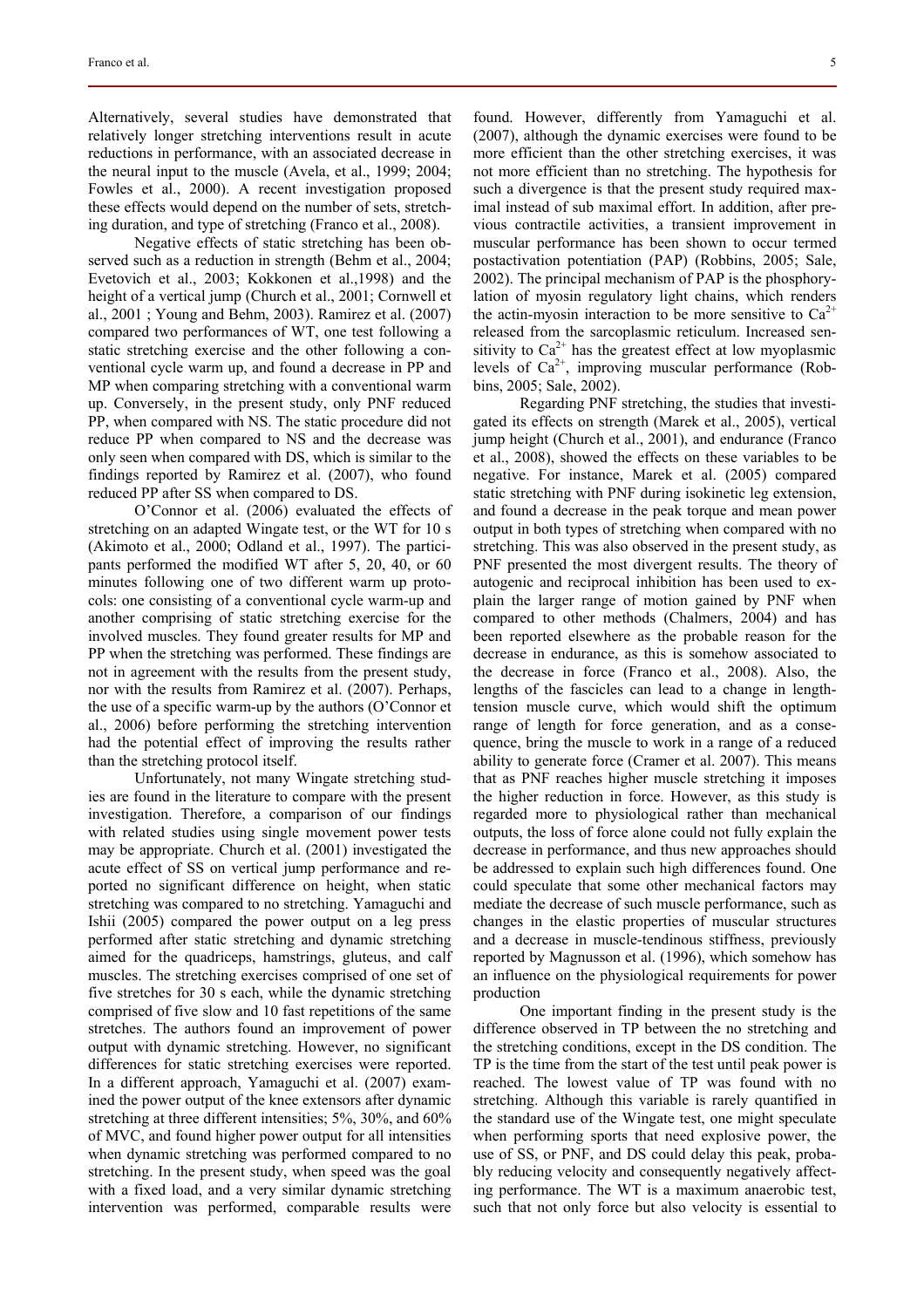obtain maximal performance. Thus, as the power depends on force and speed, the changing in this power kinetics might be related to any modification in the length-tension relationship for high speeds due to the successive stretching procedures applied, which may alter the viscoelastic properties of the muscle. O'Connor et al. (2006) also found a decrease in TP in the adapted WT10s, when comparing static stretching with no stretching. However, as previously suggested, the major source of such a finding might be most likely due to the specific warm up procedure employed before static stretching exercises and not due to the stretching itself.

## **Conclusion**

In summary, the results from the present study revealed an influence of PNF and SS on PP and TP. These changes observed in some variables of WT after stretching may be due to distinct changes in power kinetics. In addition, TP was also increased after DS. Although dynamic stretching was not better than no stretching in the present study, rather it had a negative effect on TP, cyclists commonly use stretching exercises before cycling. Static and PNF stretching appear to have the most negative influence on WT performance, and this might be possibly extended to other sports that require high power performance. Therefore, these results may help recreational and professional athletes choose the most appropriate type of stretching exercise, or perhaps no stretching, before carrying out maximal anaerobic sports.

# **References**

- Akimoto, T., Akama, T., Tatsuno, M., Saito, M. and Kono, I. (2000) Effect of brief maximal exercise on circulating levels of interleukin-12. *European Journal of Applied Physiology* **81**, 510-512.
- Alter, M.J. (1997) *Sports stretch*. 2nd edition. Human Kinetics, Champaign, IL.
- Avela, J., Kyrolainen, H. and Komi, P.V. (1999) Altered reflex sensitivity after repeated and prolonged passive muscle stretching. *Journal of Applied Physiology* **86**, 1283–1291.
- Avela, J., Taija, F., Tuomas, L., Elina, N. and Komi, P.V. (2004) Neural and mechanical responses of the triceps surae muscle group after 1 h of repeated fast passive stretches. *Journal of Applied Physiology* **96**, 2325–2332.
- Behm, D.G., Bambury, A., Cahill, F. and Power K. (2004) Effect of acute static stretching on force, balance, reaction time, and movement time. *Medicine & Science in Sports & Exercise* **36**, 1397-402.
- Behm, D.G. and Chaouachi, A. (2011) A review of the acute effects of static and dynamic stretching on performance. *European Journal of Applied Physiology* **111**, 2633-51.
- Chalmers, G. (2004) Re-examination of the possible role of Golgi tendon organ and muscle spindle reflexes in proprioceptive neuromuscular facilitation muscle stretching. *Sports Biomechanics* **3**, 159-183.
- Church, J.B., Wiggins, M.S., Moode, F.M. and Crist, R. (2001) Effect of warm-up and flexibility treatments on vertical jump performance. The *Journal of Strength & Conditioning Research* **15**, 332-336.
- Cornwell, A., Nelson, A.G., Heise, G.D. and Sidaway, B. (2001) The acute effects of passive muscle stretching on vertical jump performance. *Journal of Human Movement Studies* **40**, 307- 324.
- Costa, P.B., Ryan, E.D., Herda, T.J., Defreitas, J.M., Beck, T.W. and Cramer, J.T. (2009) Effects of Stretching on Peak Torque and the H:Q Ratio. *International Journal Sports Medicine* **30**, 60- 65.
- Cramer, J.T., Beck, T.W. and Housh T.J. (2007) Acute effects of static stretching on characteristics of the isokinetic angle - torque relationship, surface electromyography, and mechanomyography. *Journal of Sports Sciences* **25**, 687-698.
- Evetovich, T.K., Nauman, N.J., Conley, D.S. and Todd, J.B. (2003) Effect of static stretching of the biceps brachii on torque, electromyography, and mechanomyography during concentric isokinetic muscle actions. The *Journal of Strength & Conditioning Research* **17**, 484-488.
- Fowles, J.R., Sale, D.G. and MacDougall, J.D. (2000) Reduced strength after passive stretch of the human plantarflexors. *Journal of Applied Physiology* **89**,1179-1188.
- Franco, B.L., Signorelli, R.G., Trajano, G.S. and Oliveira, C.G. (2008) Acute effects of different stretching exercises on muscular endurance. The *Journal of Strength & Conditioning Research*  **22**,1832-1837.
- Herbert, R.D. and Gabriel, M. (2002) Effects of stretching before and after exercising on muscle soreness and risk of injury: Systematic review. *Britsh Medical Journal* **325**, 468-470.
- Inbar, O., Bar-Or, O. and Skinner, J.S. (1996) *The Wingate anaerobic test.* Human Kinetics , Champaign, IL.
- Kokkonen, J., Nelson, A.G. and Cornwell, A. (1998) Acute muscle stretching inhibits maximal strength performance. *Research Quarterly for Exercise & Sport* **69**, 411-415.
- Magnusson, S.P., Simonsen, E.B., Aagaard, P. and Kjaer, M. (1996) Biomechanical responses to repeated stretches in human hamstring muscle in vivo. The *American Journal of Sports Medicine* **24**, 622-628.
- Marek, S.M., Cramer, J.T., Fincher, A.L., Massey, L.L., Dangelmaier, S.M., Purkayastha, S., Fitz, K.A. and Culberston, J.Y. (2005). Acute effects of static and proprioceptive neuromuscular facilitation stretching on muscle strength and power output. *Journal of Athletic Training* **40**, 94-103.
- Muir, I.W., Chesworth, B.M. and Vandervoort, A.A. (1999) Effect of a static calf-stretching exercise on the resistive torque during passive ankle dorsiflexion in healthy subjects. *Journal of Orthopaedic & Sports Physical Therapy* **29**, 106-115.
- Nelson, A.G., Kokkonen, J. and Arnall, D.A. (2005) Acute muscle stretching inhibits muscle strength endurance performance. The *Journal of Strength & Conditioning Research* **19**, 338-343.
- Nelson, A.G., Driscoll, N.M., Landin, D.K., Young, M.A. and Schexnayder, I.C. (2005) Acute effects of passive muscle stretching on sprint performance. *Journal of Sports Sciences* **23**, 449-454.
- O'Connor, D.M., Crowe, M.J. and Spinks, W.L. (2006) Effects of static stretching on leg power during cycling. The *Journal of Sports Medicine and Physical Fitness* **46**, 52-56.
- Odland, L.M., Macdougall, J.D., Tarnopolsky, M.A., Elorriaga, A. and Borgmann, A. (1997) Effect of oral creatine supplementation on muscle [PCr] and short-term maximum power output. *Medicine & Science in Sports & Exercise* **29**, 216-219.
- Ogura, Y., Miyahara, Y., Naito, H., Katamoto, S. and Aoki, J. (2007) Duration of static stretching influences muscle force production in hamstring muscles. The *Journal of Strength & Conditioning Research* **21**,788-792.
- Ramirez, E.B., Williford, H.N. and Olson, M.S. (2007) Effects of a static stretching versus conventional warm-up on power output during Wingate cycle performance. In: *Book of Abstracts of 54th Annual Meeting American College of Sports Medicine, May 30-2, New Orleans-USA*. S353.
- Robbins, D.W. (2005) Postactivation potentiation and its practical applicability: A brief review. The *Journal of Strength & Conditioning Research* **19**, 453-458.
- Rubini, E.C., Costa, A.L.L. and Gomes, P.S.C. (2007) The effects of stretching on strength performance. *Sports Med* **37**, 213-224.
- Sale D.G. (2002) Postactivation potentiation: Role in human performance. *Exercise and Sport Sciemce Reviews* **30**,138-143.
- Unick, J. Kieffer, H.S., Cheesman, W. and Feeney, A. (2005). The acute effects of static and ballistic stretching on vertical jump performance in trained women. The *Journal of Strength & Conditioning Research* **19**, 206-212.
- Yamaguchi, T. and Ishii, K. (2005) Effects of static stretching for 30 seconds and dynamic stretching on leg extension power. The *Journal of Strength & Conditioning Research* **19**, 677-683.
- Yamaguchi, T., Ishii, K., Yamanaka, M. and Yasuda, K. (2007) Acute effects of dynamic stretching exercise on power output during concentric dynamic constant external resistance leg extension.